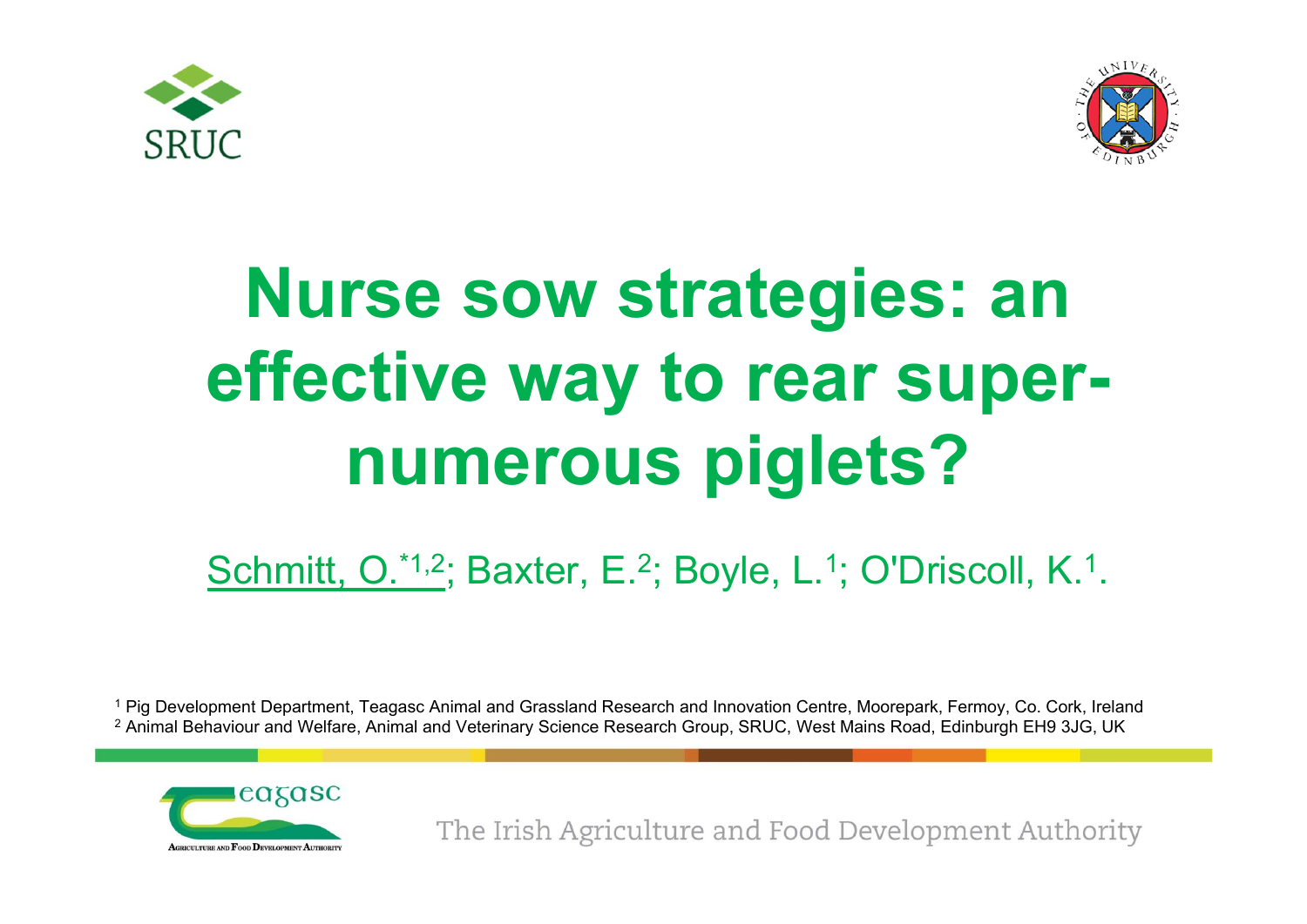## **Background**



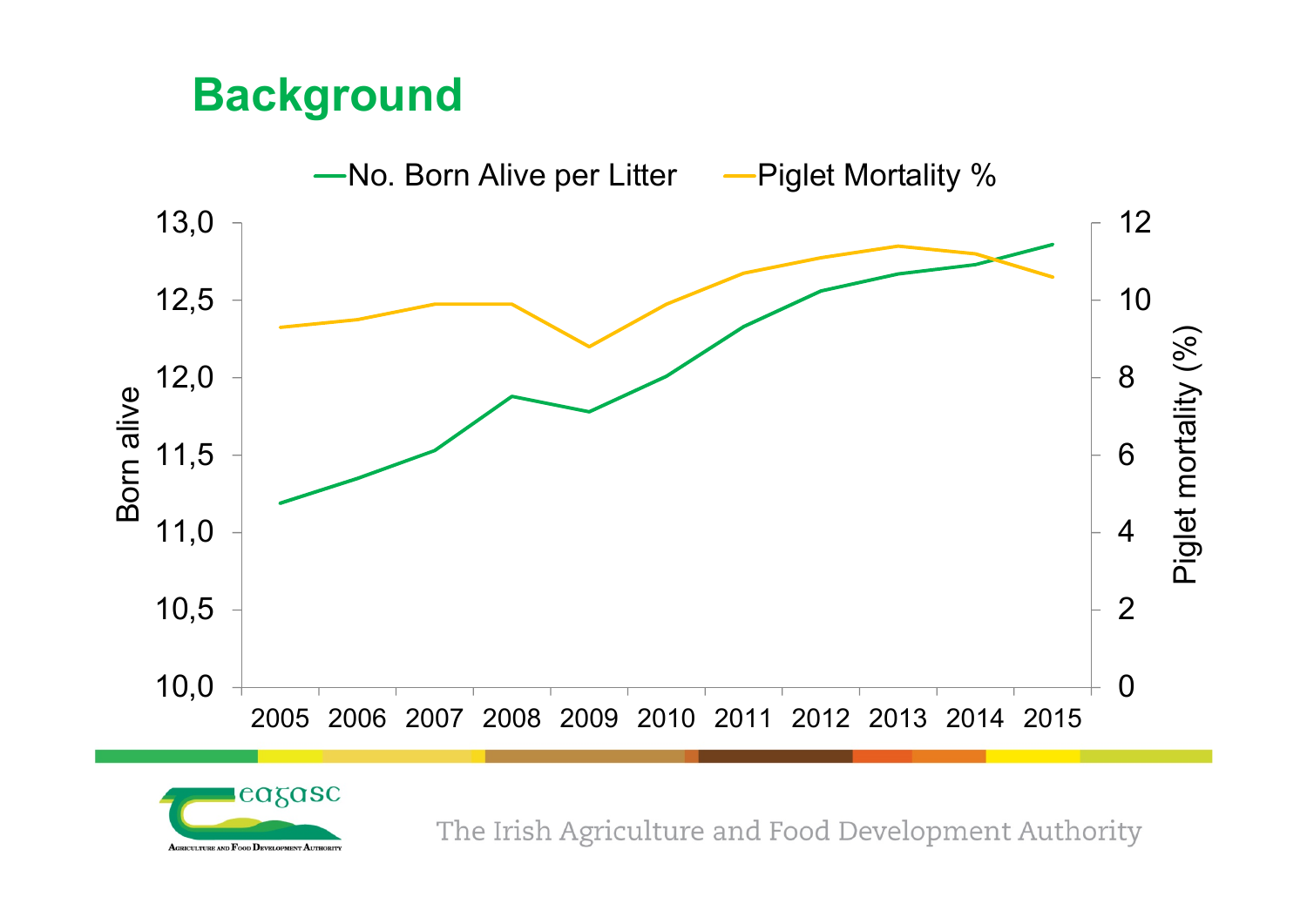## **Background**

- Increased litter size is a challenge
	- Piglets: growth performance, health, survival (crushing)
	- Sow: competition at udder, increased attention
- • Nurse sow to rear super numerous piglets
	- • Whole litter removed = better acceptance (Reese and Straw, 2006)
	- Milk quality considerations



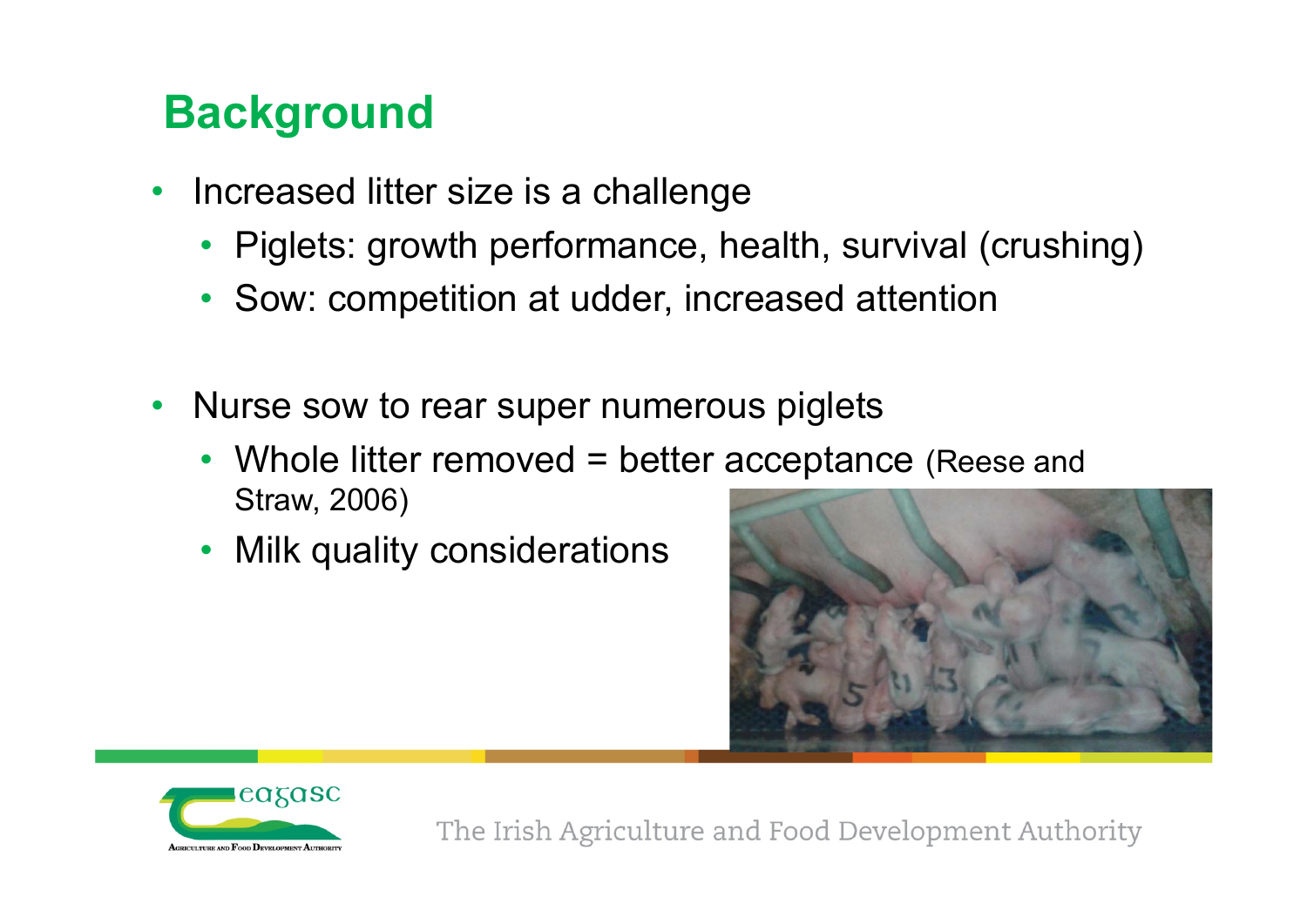## **Background**

- $\bullet$  Importance of maternal abilities
	- Milk quality = number reared, number of teats
	- Crushing = number crushed, body lesions, lameness
- $\bullet$  Better fostering biggest piglets (Milligan et al., 2001; Muns et al., 2014)
	- •Better at teat acquisition (Milligan et al., 2001)
	- Better able to undergo delayed nursing



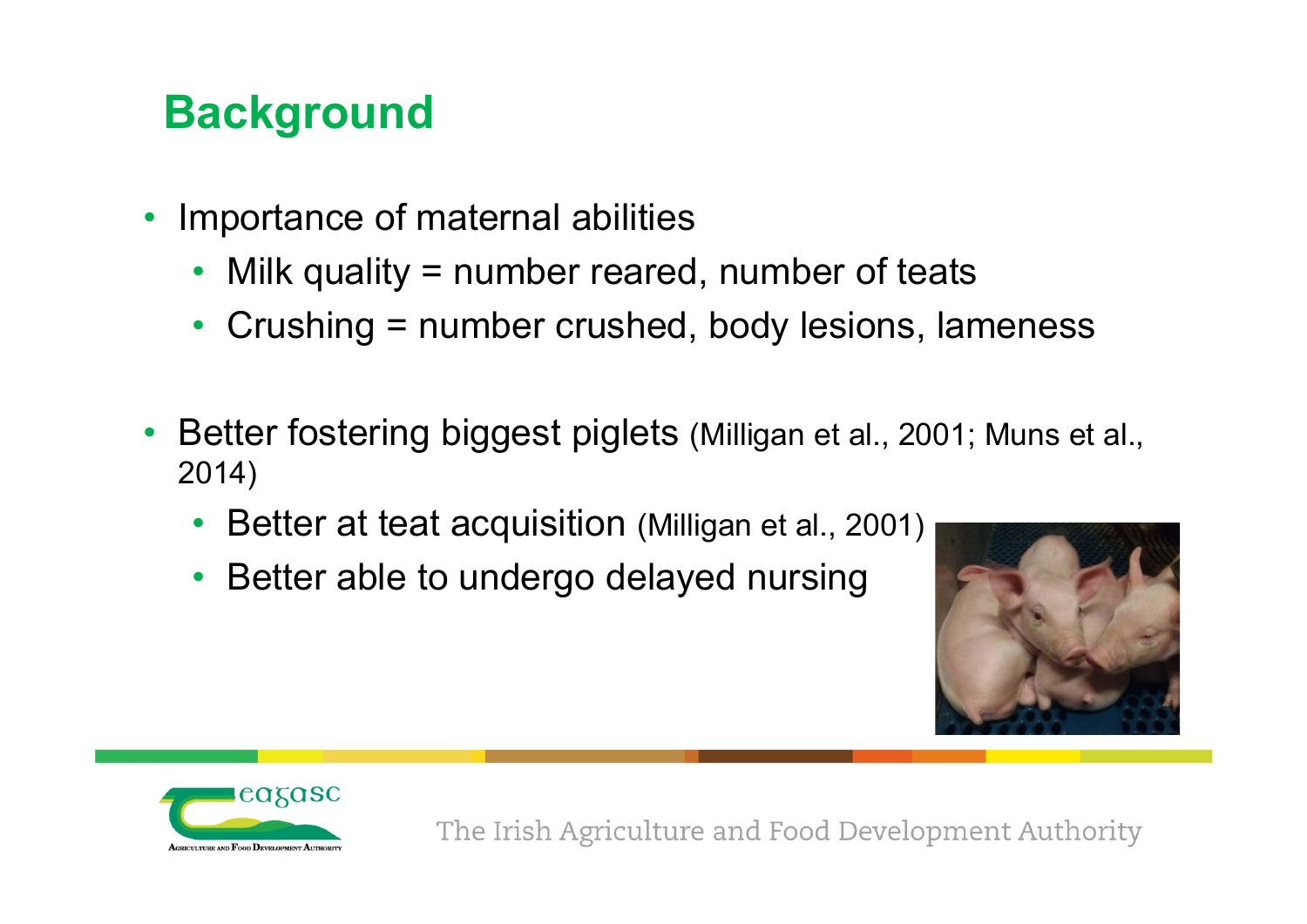

### **Determine the impact of fostering on piglets' growth and pre-weaning survival**

## **Determine if one strategy would promote piglets' growth and survival compared to the other**

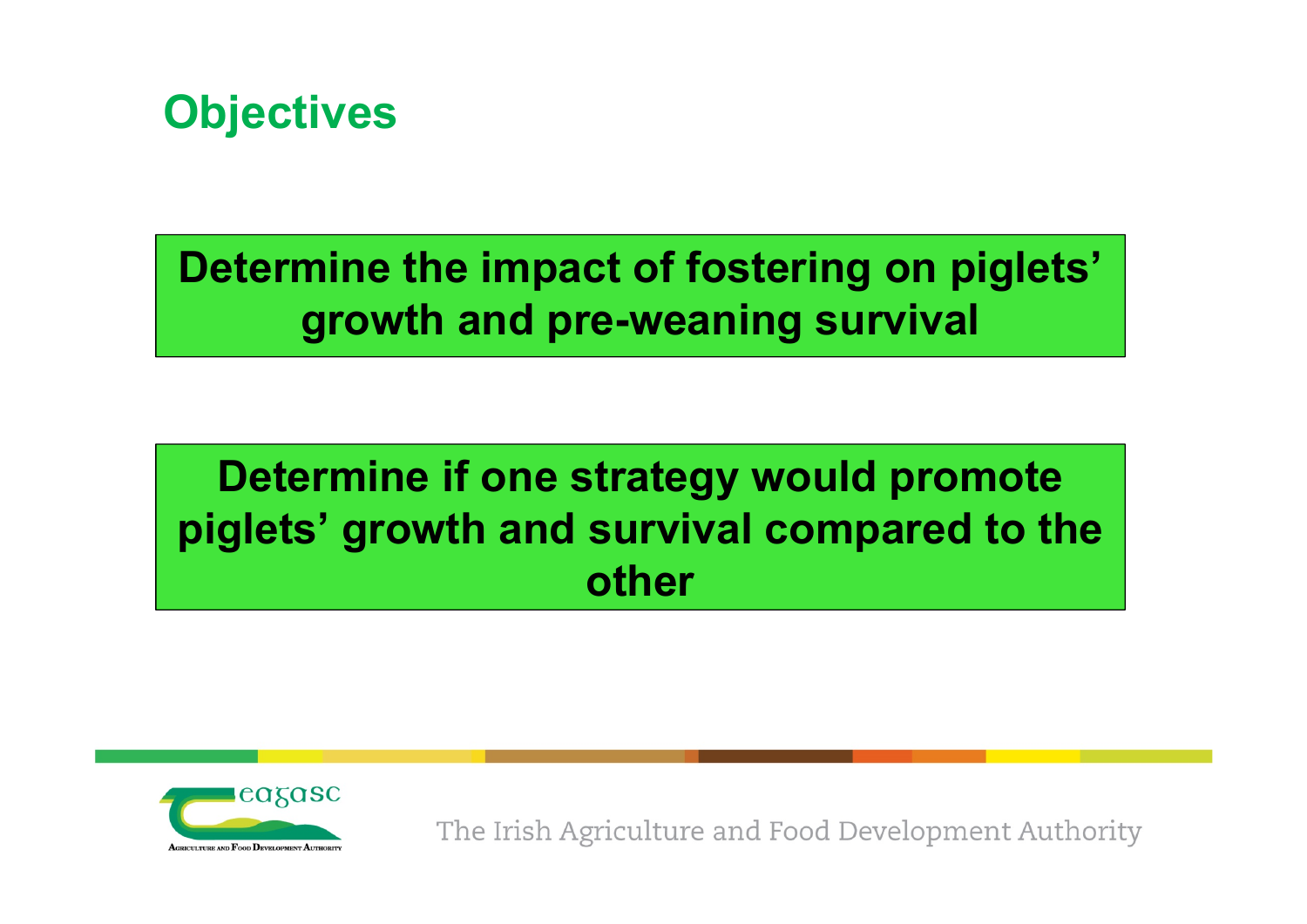## **Experimental Design**

#### **1 step strategy**



Remain (R) 1 day farrowed Nurse sow (N1-D21) 21 days lactation

 $R = 10$  litters / 117 piglets  $N1-D21 = 10$  litters / 120 piglets

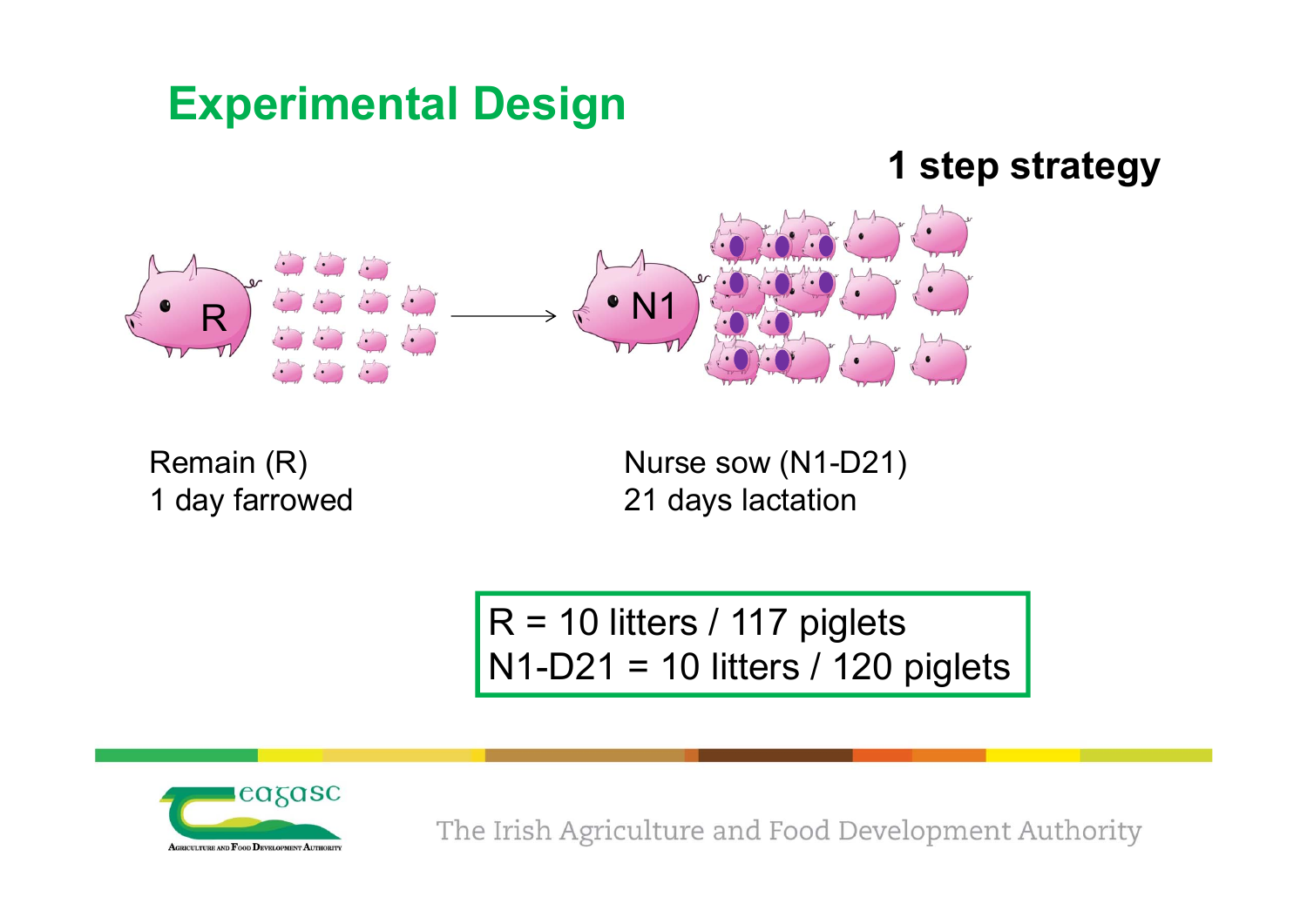## **Experimental Design**



Remain (R) 1 day farrowed

Nurse sow (N2-D7) 4-7 days lactation

Nurse sow (N2-D21) 21 days lactation

 $R = 9$  litters / 118 piglets  $N2-D7 = 9$  litters / 106 piglets  $N2-D21 = 9$  litters / 108 piglets

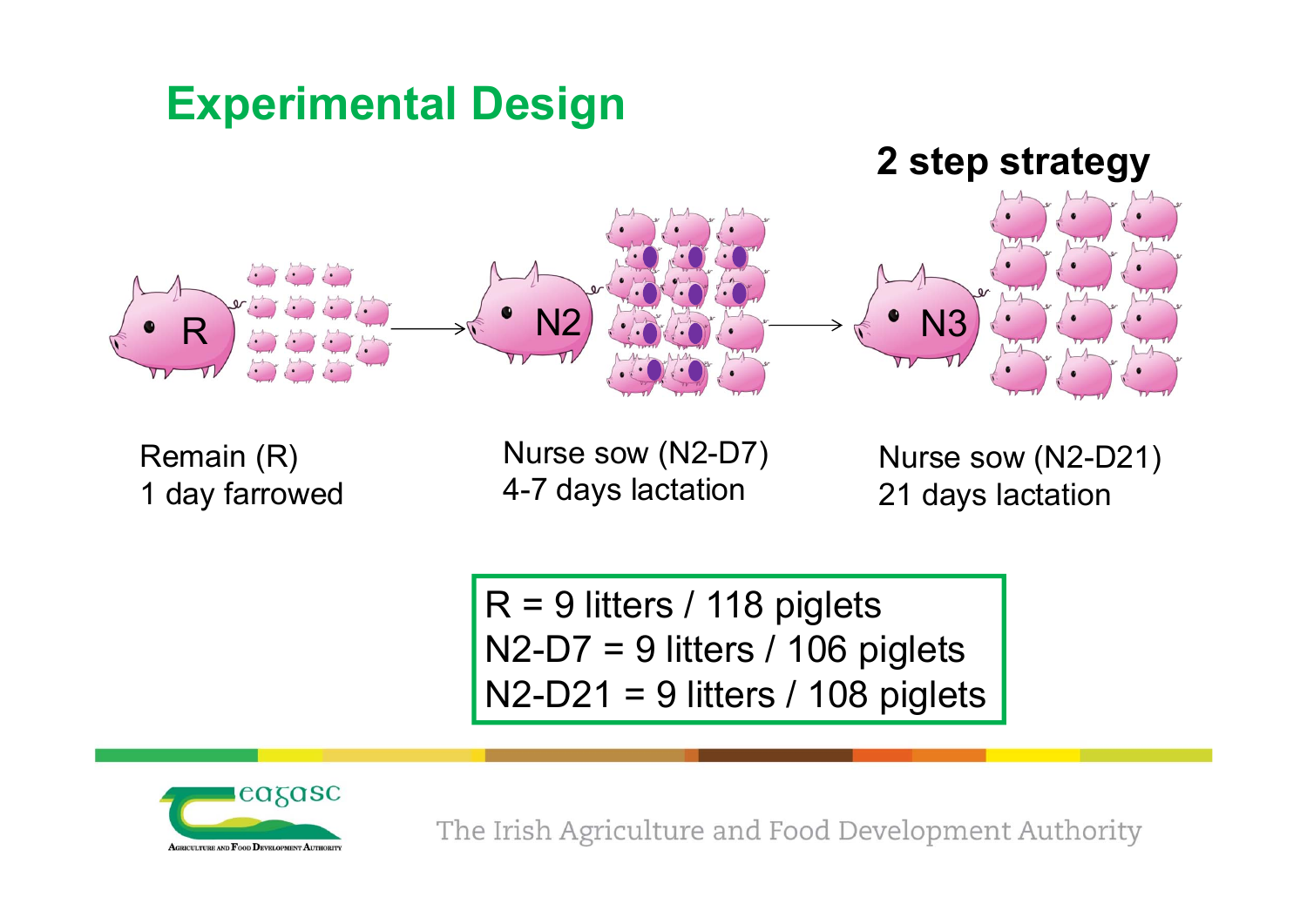## **Data collection and analysis - Growth**



- •Piglets individually weighed
- • Growth rate = Average Daily Gain calculated between two measurement days
- • Death of individuals recorded as occurred
- $\bullet$  Average litter mortality for the entire **lactation**

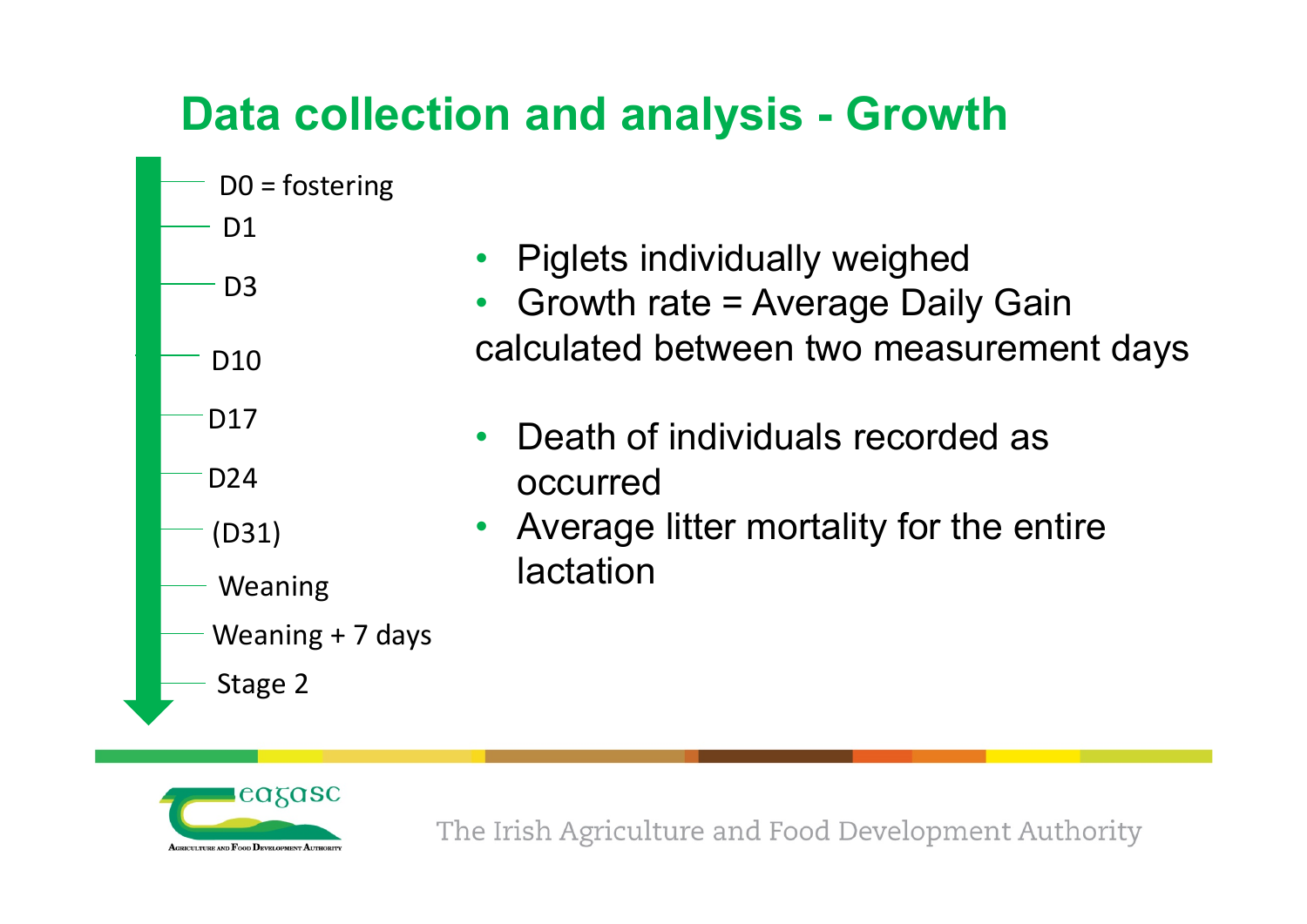## **Statistics**

 $\bullet$ **Weight and Average Daily Gain**

#### **Normal data distribution**

#### **General Linear Mixed Model (GLMM)**

Repeated measures (day) Random factor (sow)

•**Mortality**

**Binary data distribution**

#### **General Linear Mixed Model (GLMM)**

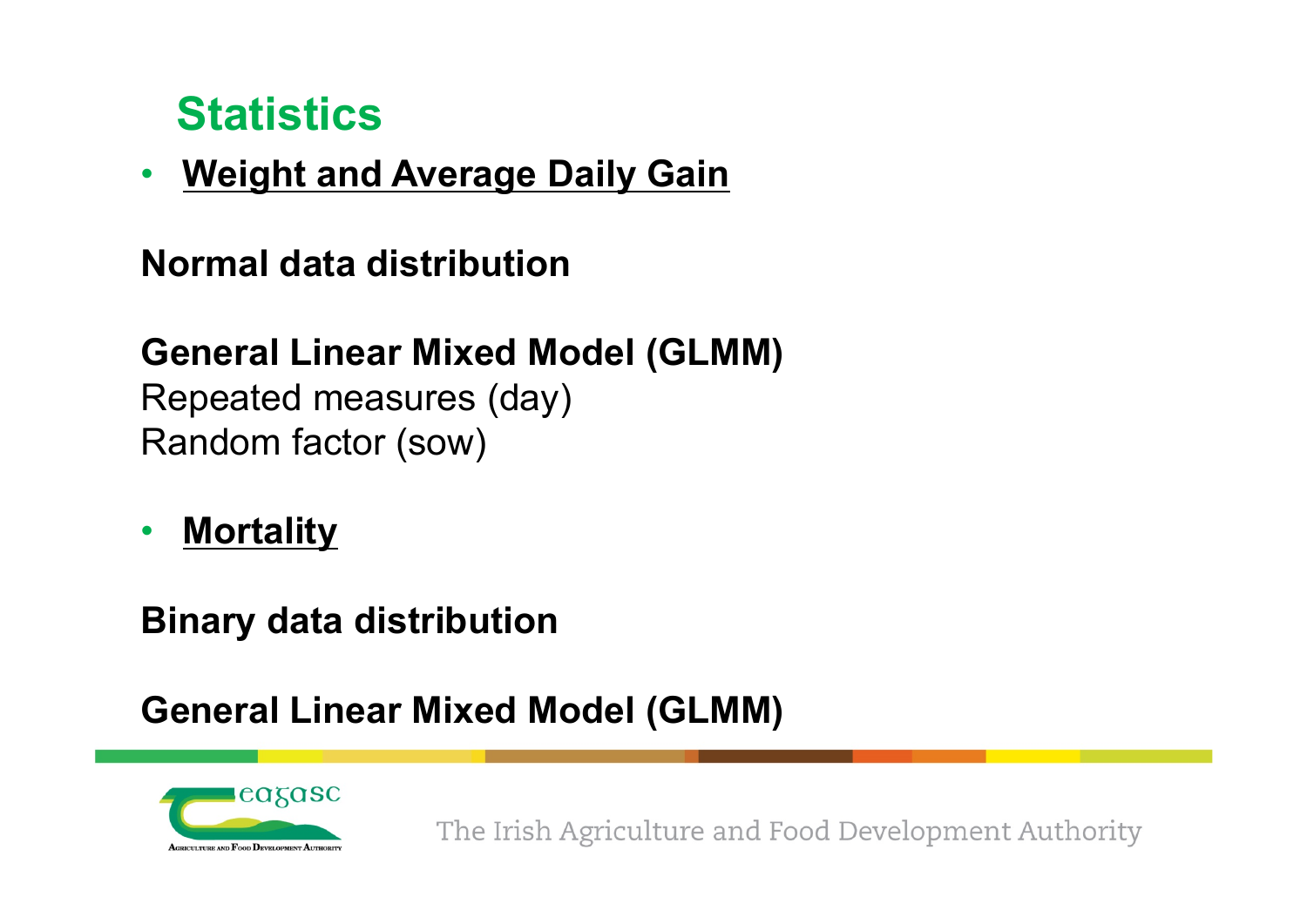## **Pre-weaning mortality**



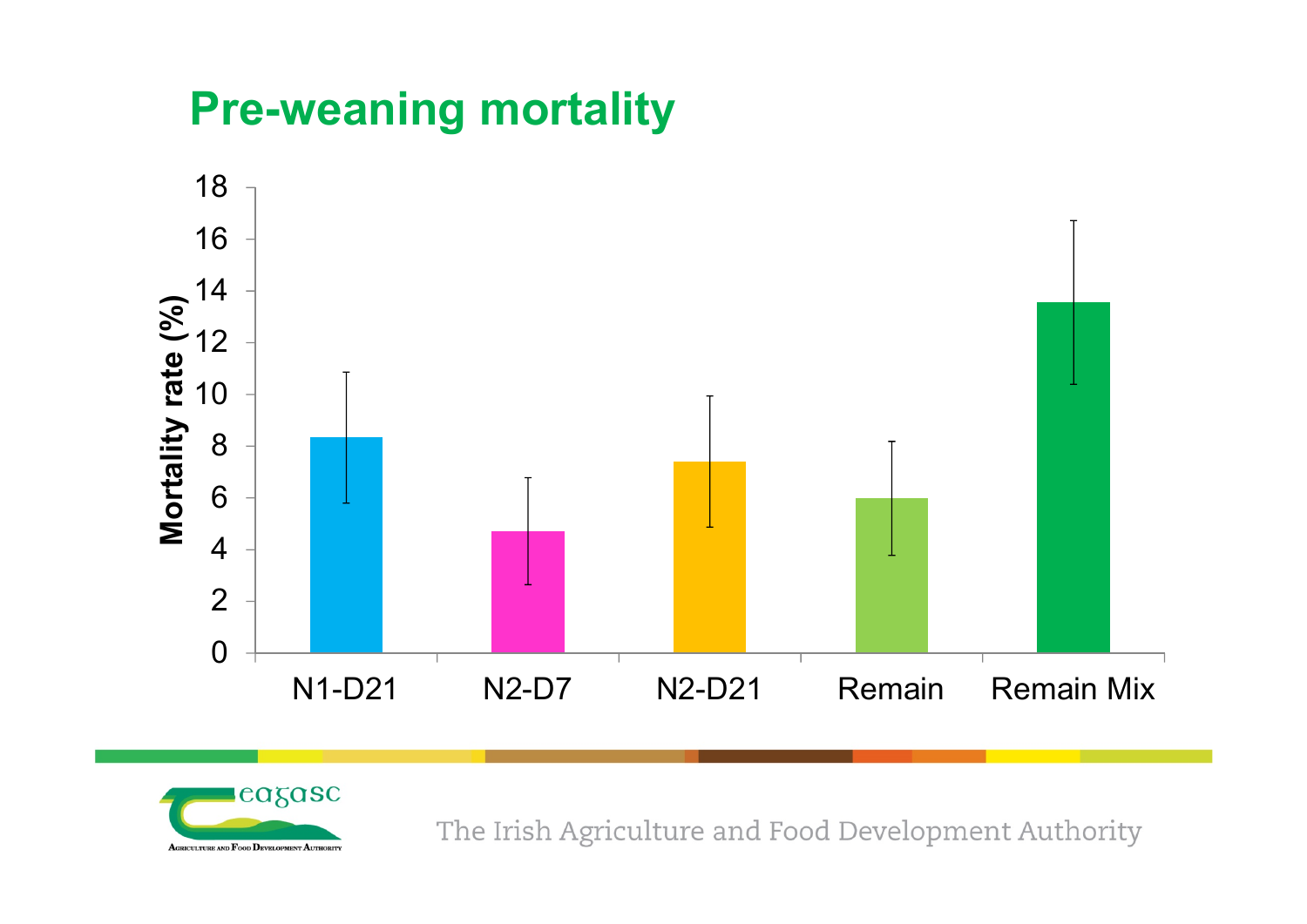## **Pre-weaning growth – Body weight**



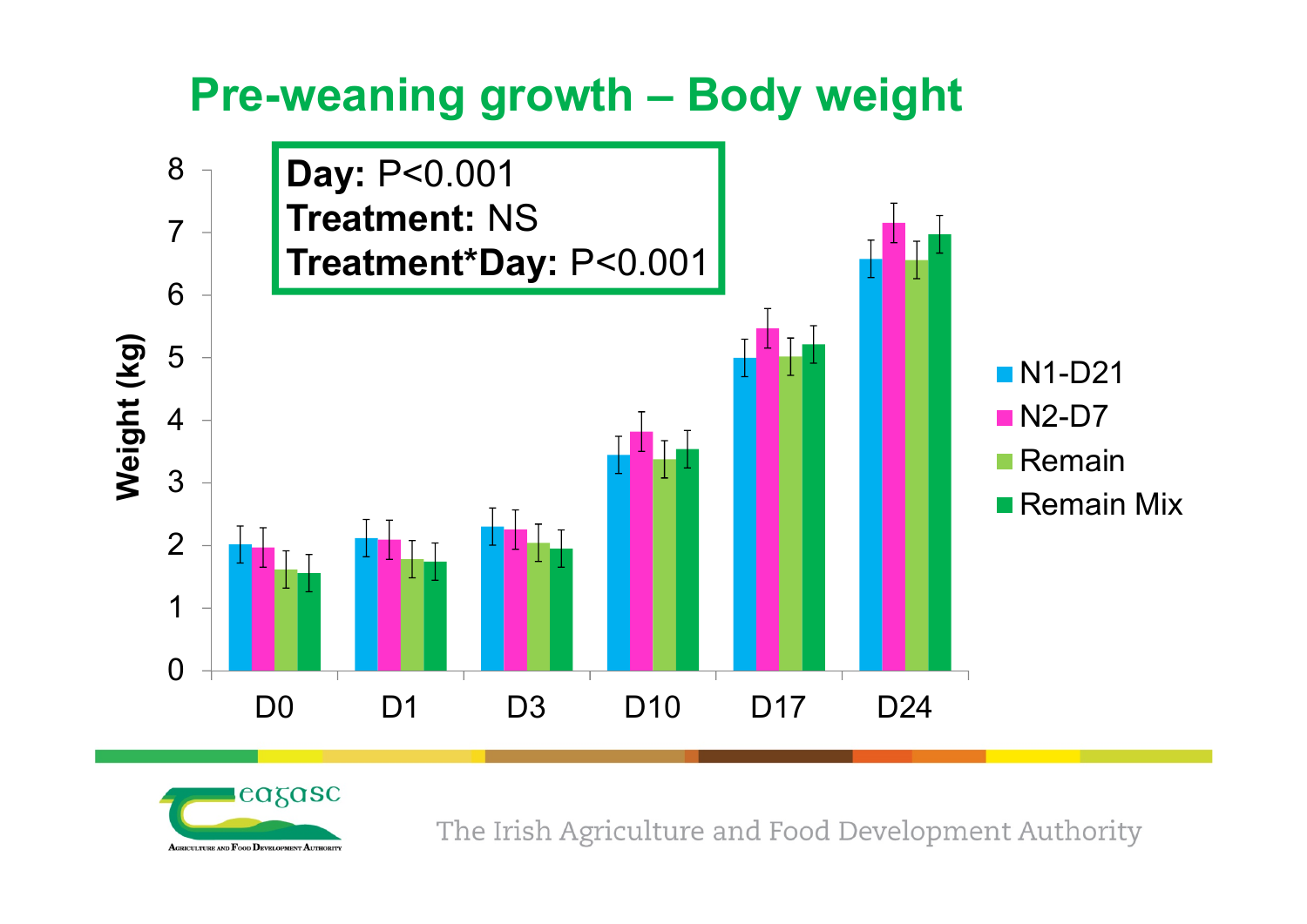## **Pre-weaning growth – Average Daily Gain**



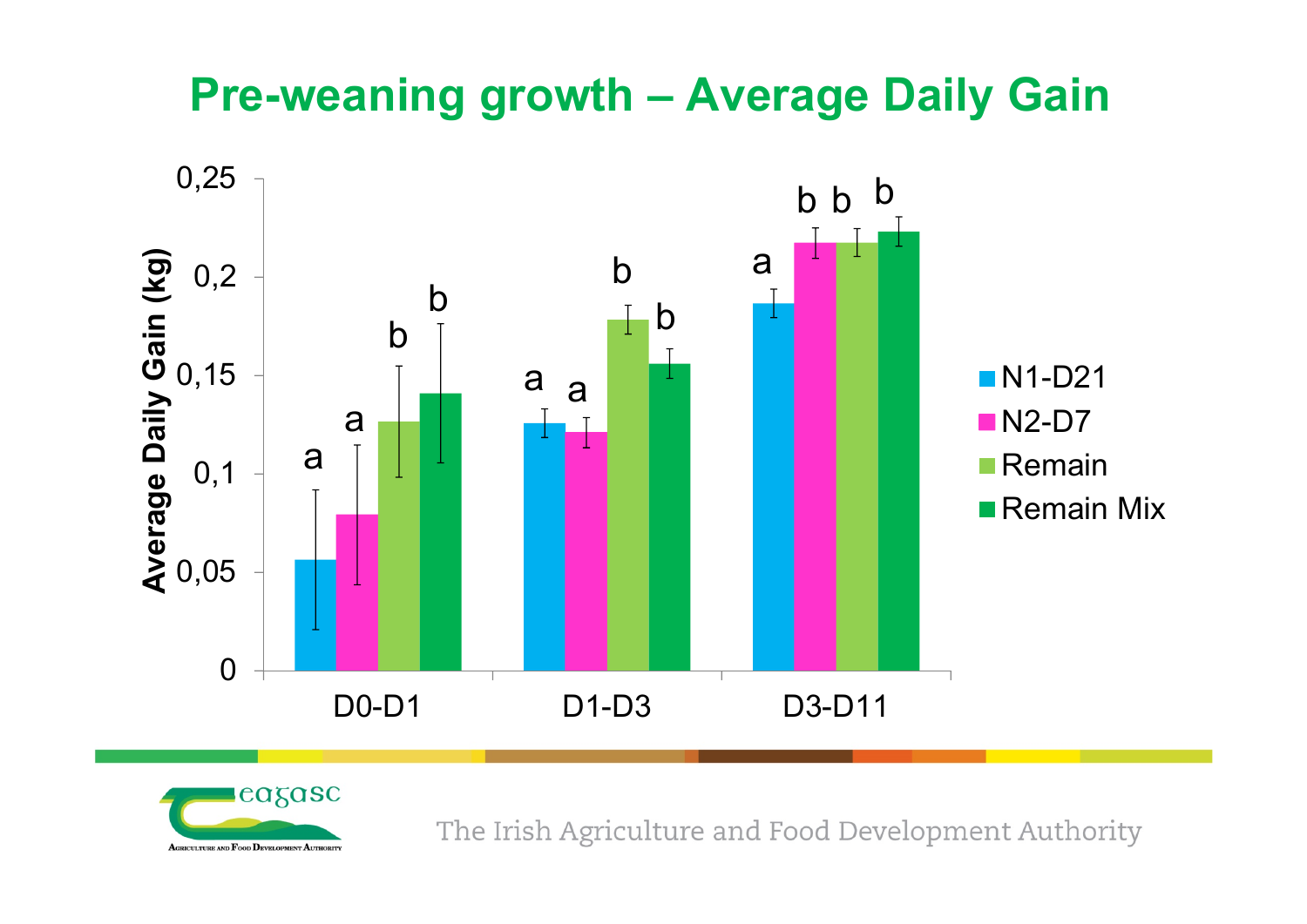

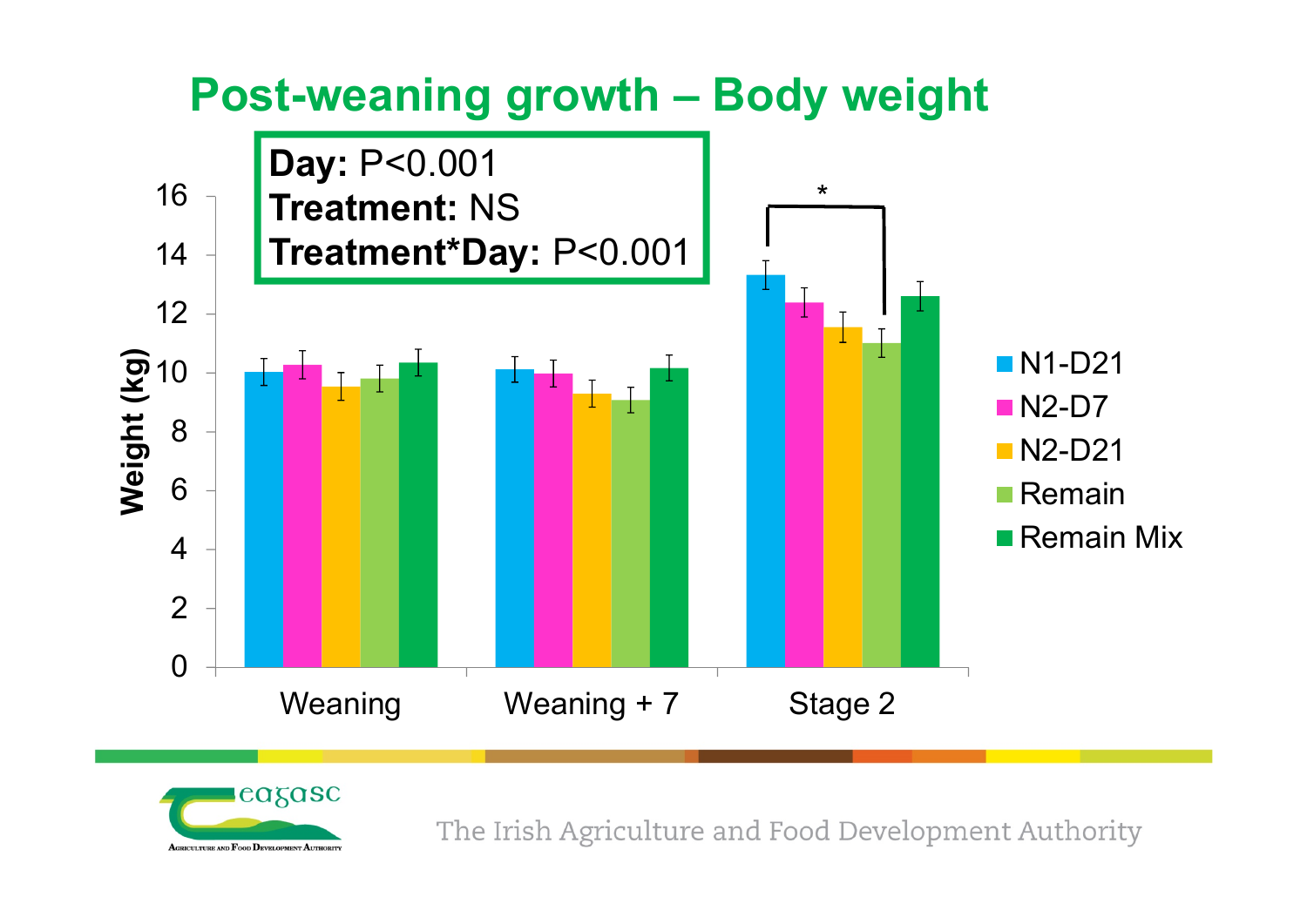## **Post-weaning growth – Average Daily Gain**



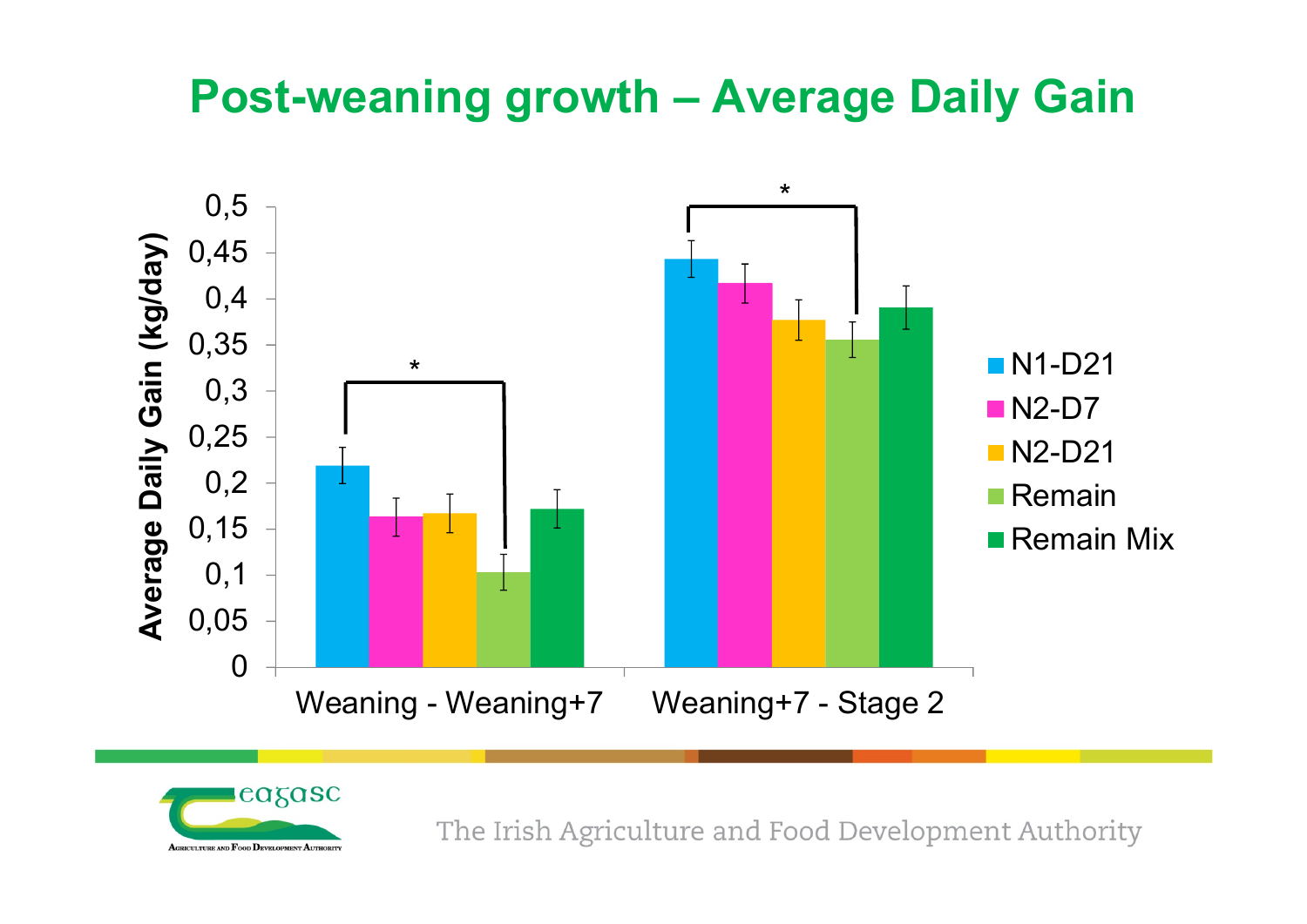

## **Fostering onto a nurse sow**

•Did not compromise survival nor growth of fostered piglets



**Compared to the lightest littermates which remained with their dam**

**-> Further investigation is needed to assess the impact of fostering on heaviest piglets' growth and survival**

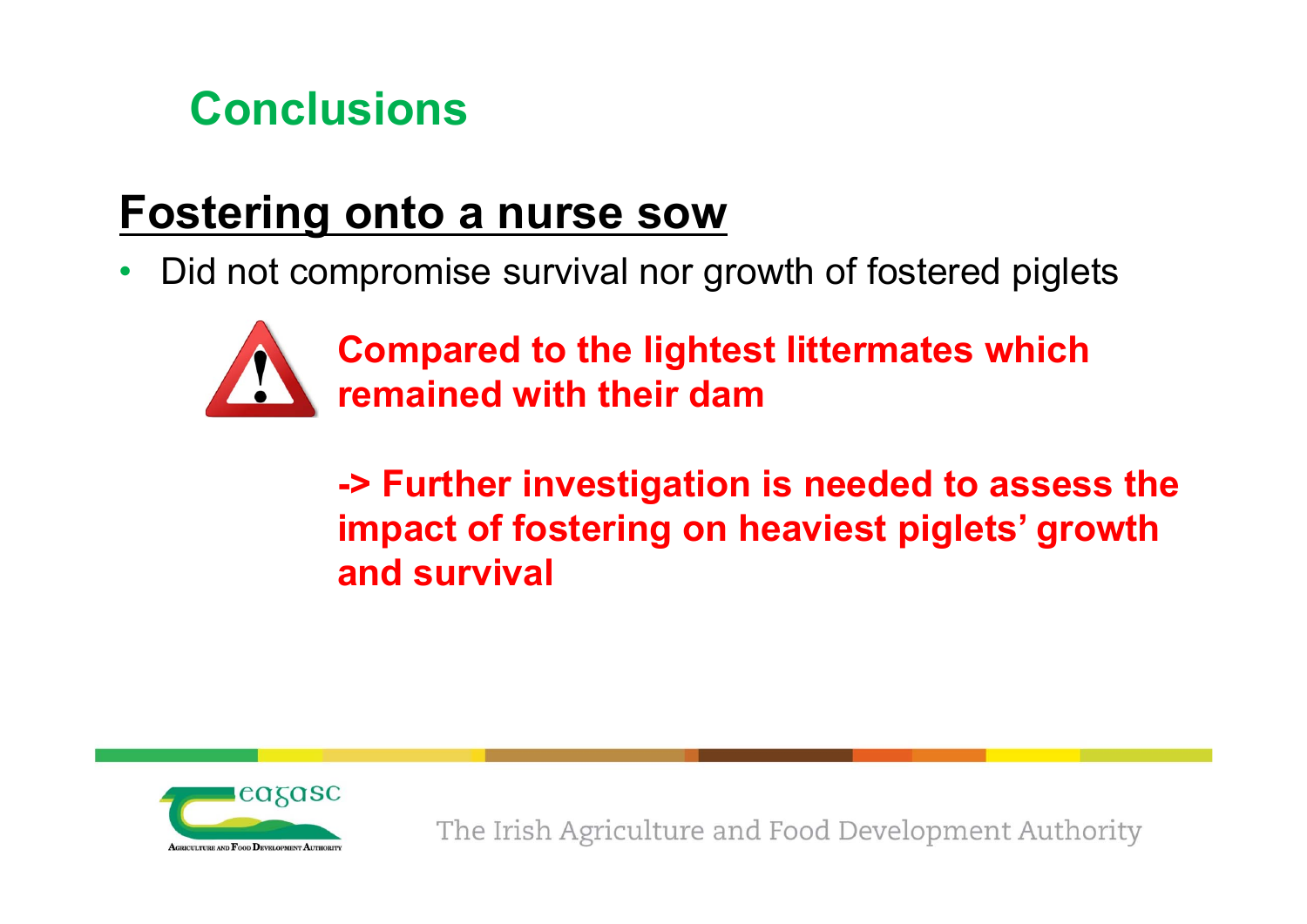

## **Fostering onto a nurse sow**

- •Did not compromise survival nor growth of fostered piglets
- •Allowed lightest piglets to catch up with fostered piglets



**-> Further investigation is needed to assess the impact of fostering on heaviest piglets' growth**

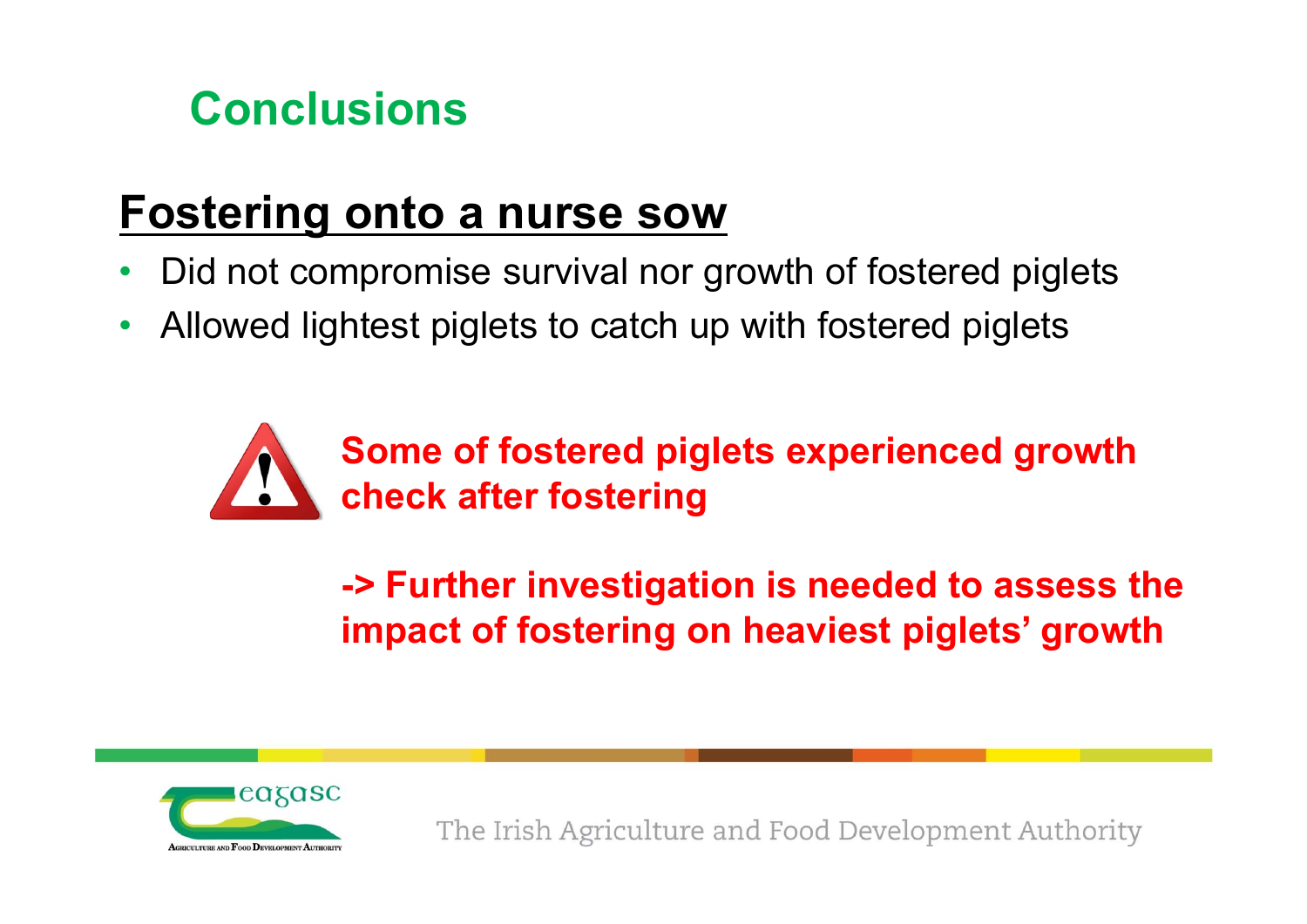

## **Fostering onto a nurse sow**

- •Did not compromise survival nor growth of fostered piglets
- •Allowed lightest piglets to catch up with fostered piglets

**Both nurse sow strategies were effective in ensuring survival and growth of super-numerous piglets**